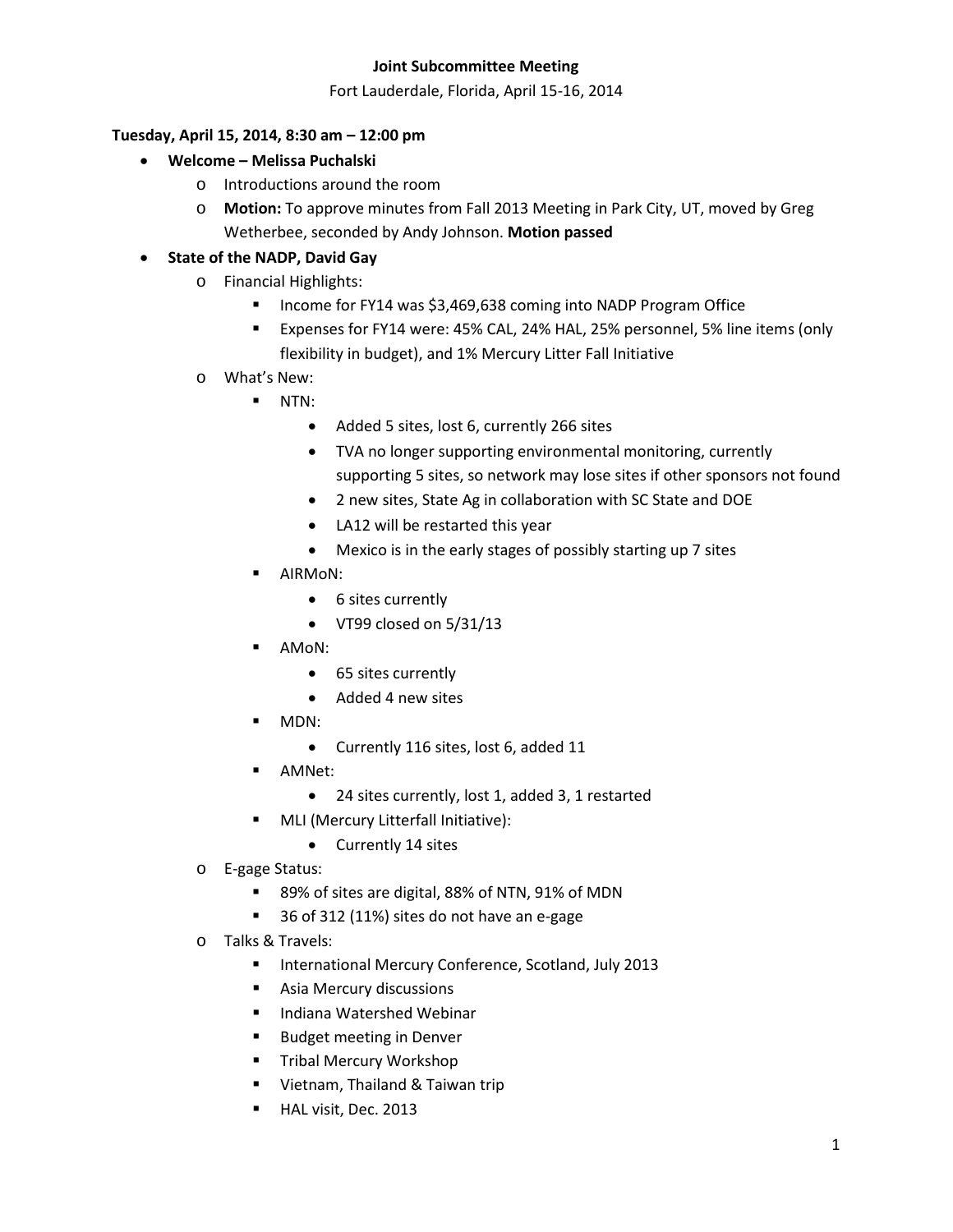Fort Lauderdale, Florida, April 15-16, 2014

- **IC Mercury Global Pollutant, Korea**
- **E** Air Pollution Workshop, Guadalajara, Mexico
- o There was an error in the NADP annual report on the nitrate map, necessitating a reprint
- o There's now a Google Earth variation of the maps, using KMZ files

### • **CAL Status Report, Chris Lehmann**

- o Site Operations and Site Support:
	- Processed almost 17,000 samples, making it the busiest year ever
	- **EXECONTINUM** Continue to meet the data submission schedule
- o Training Webinars:
	- Going well access to webinars on CAL website
	- **Upcoming May, 2014, NTN collector**
- o New coupler for AMoN
- o AMoN still having random high travel blanks, PO and CAL continuing investigation
- o NTN Sample Analysis Order:
	- Discussion on changing sample flow for low volume samples. The CAL will discuss further and come to Fall 2014 meeting with proposal
- o New FIA colorimeter for AMoN, should be online in May, after comparison data prove out completed
- o Looking at purchasing a new ICP
- o Archive Sample Distribution:
	- Sent out 1,483 AIRMoN samples
	- Sent out 4,200 NTN samples
	- Current archive for NTN goes back to 2008
- o Detection levels changed minimally
- o Variability within control
- o Will send final data validation to sites when complete, rather than wait for publication on web site.
- o Environment Canada is interested in passive NO2/SO2
- o There is a link for an email request for laboratory SOPs available on the CAL website
- o NSF funded project for NH3 flux (eddy accumulation)
- **Updates to the NADP Email Lists, Bob Larson**
	- o University of Illinois changed software, so email addresses for listservs changed from *listname*[@listserv.illinois.edu](mailto:listname@listserv.illinois.edu) to *listname*[@lists.illinois.edu](mailto:listname@lists.illinois.edu)
	- o Should forward, but best to update email contact info
- **Handling Data Gaps due to Federal Government Shutdown, Amy Ludtke**
	- o Shutdown lasted from 10/1/2013 10/16/2013, encompassing 3 Tuesdays.
	- o 70 NTN sites had missing samples from shutdown
	- o 46 sites had invalid data as sample duration exceeded 194 hours
	- o The Program Office plans to make applicable notations on maps, indicating sites that didn't make the map due to shutdown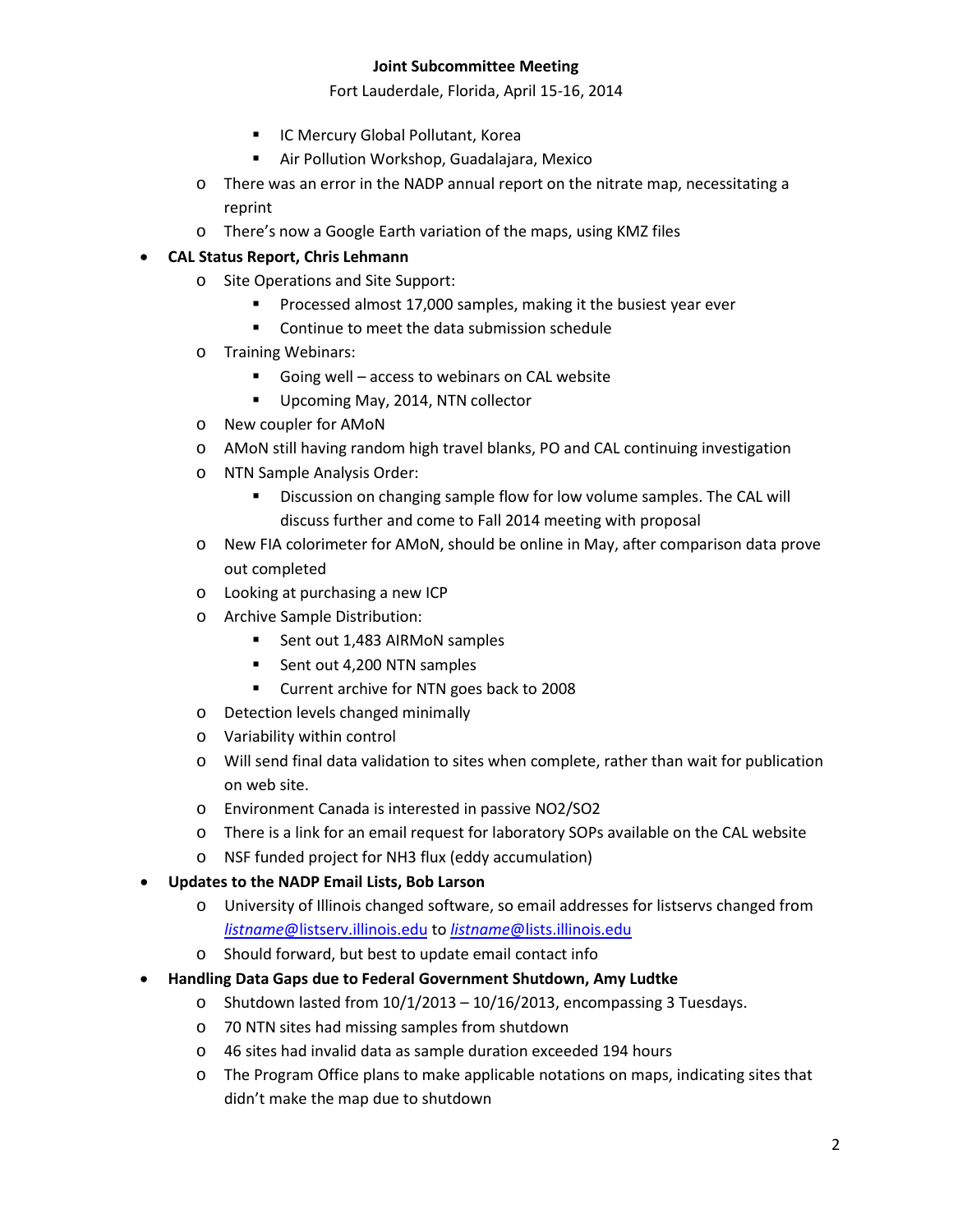Fort Lauderdale, Florida, April 15-16, 2014

- **Total Deposition Status Overview and Discussion, Gary Lear**
	- o Adopted a hybrid approach to maps, using monitoring data concentrations when available and gridded modeled concentrations and deposition velocities
	- o Paper by Gary Lear and Donna Schwede was accepted in Atmospheric Environment
	- o Plan on developing a user's guide on how to use maps to include:
		- Need to remember that these are estimates, we don't know actual values
		- Keep in mind that deposition changes on maps as sites become active (or inactive)
		- **Throughfall is not representative of total deposition**
	- o Futures TDEP map steps:
		- **Try to characterize and quantify uncertainty**
		- **Extend estimates to < the year 2000**
		- Developing web page that has grids, images, and documentation. Site will be hosted by EPA, but linked to from NADP<ftp://ftp.epa.gov/castnet/tdep>

## • **NOxSOx Secondary Standard Review Process, Kris Novak**

- o Primary standard is a human health standard, secondary standard to protect public welfare and the environment
- o NAAQS Review Process
- o Workshop took place March 4-6, 2014, kick off process for a 5-year cycle
- o Contacts are Tara Greaver [greaver.tara@epa.gov](mailto:greaver.tara@epa.gov) and Kris Novak, [novak.kris@epa.gov](mailto:novak.kris@epa.gov)
- o Cutoff for new studies is August 2015
- o Summary of final rulemaking is still:
	- **1971 Annual NO<sub>2</sub>** standard=53 ppb
	- $\blacksquare$  1971 3-hour SO<sub>2</sub> standard=500 ppb
- o Major challenges are translating concentration to deposition and translating deposition loads to ecological effects
- o Currently a lawsuit against EPA on 2012 decision, that may delay schedule

# • **HAL Report, Bob Brunette**

- o Mercury Air Toxics Standard (MATS)
	- **Will go into effect April 2015**
	- Court upheld standard entirely
	- Deadline to start monitoring 25 megawatts to reduce mercury emissions by 90%
- $\circ$  GMOS in 3<sup>rd</sup> of 4<sup>th</sup> year
- o Makah MDN WA03 needs support funding
	- **IDED** Important site due to offshore flow
	- **Much of the US mercury deposition from non-US based sources**
- o USGS map of mercury in wet deposition by eco-regions
- o MDN Network Operations and equipment modernization
	- 61 MDN collectors (+5)
	- $\blacksquare$  53 N-CON MDN (+1)
	- $\blacksquare$  10 Belfort (-1)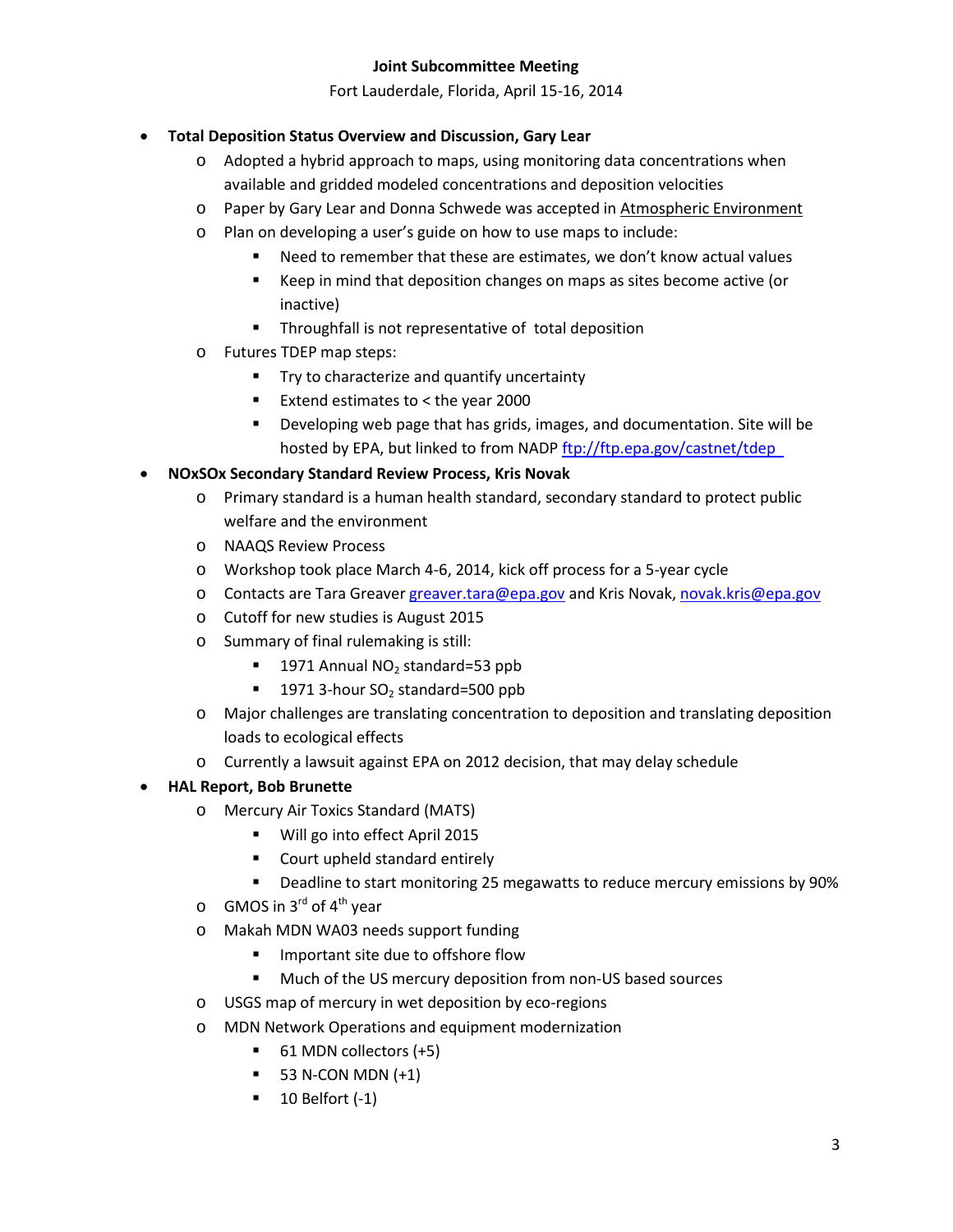Fort Lauderdale, Florida, April 15-16, 2014

- $104$  egage  $(+7)$
- o Site Liaison issues:
	- Replaced 8 motor boxes, due to harsh winter
	- $H$  Had no problems w/ N-CON motors icing up
	- **Disqualified 16 samples, that had frozen and broken during shipping, again due** to harsh winter
- o HAL Review Summary from 2012
	- Originally 9 findings, 8 have been taken care of, and the last item is in review
- o Data delivery schedule is on track
- o 2013 QA report will be done by June or July, 2014
- o Evaporation Study is ongoing and in Phase II & III
- o Trace Metals Initiative
	- $-10$  sites
	- Suite of metals vary depending on the sponsor's needs
- o Publications, outreach, and accreditations
	- Publication of Total Mercury Deposition at MDN sites
	- Continue in MDN Outreach efforts
	- **ISO** certified
	- **•** DoD accreditation
- Breakout to sub committees and meet back next day for continuation of Joint Sub-committee meeting.

## **Wednesday, April 16, 2014, 1:30 – 4:00 pm**

- **Call to order, Melissa Puchalski**
- **TDEP, CLAD, NOS, DMAS, & EROS Subcommittee Reports**
	- o See each sub-committee's minutes for details and highlights
- **International Mercury Work, David Schmeltz**
	- o Progress towards developing internal mercury monitoring
		- Coordination with agencies in East Asia to develop a standardized regional network for transport and deposition of mercury
		- Canada, India, Japan, S. Korea, Taiwan, Thailand, US, and Vietnam are generating baseline data
		- **Would like it based on the NADP model**
	- o Minamata Convention on Mercury
		- US signed and ratified convention on 11/13/13. First country to agree and join
		- Need 50 countries to join for adoption
	- o Global Mercury Observation System (GMOS)
		- NADP, EPA, Environment Canada represented on SAB
		- **Few sites in North America (AMNet on Mauna Loa)**
		- $\blacksquare$  Few sites in Asia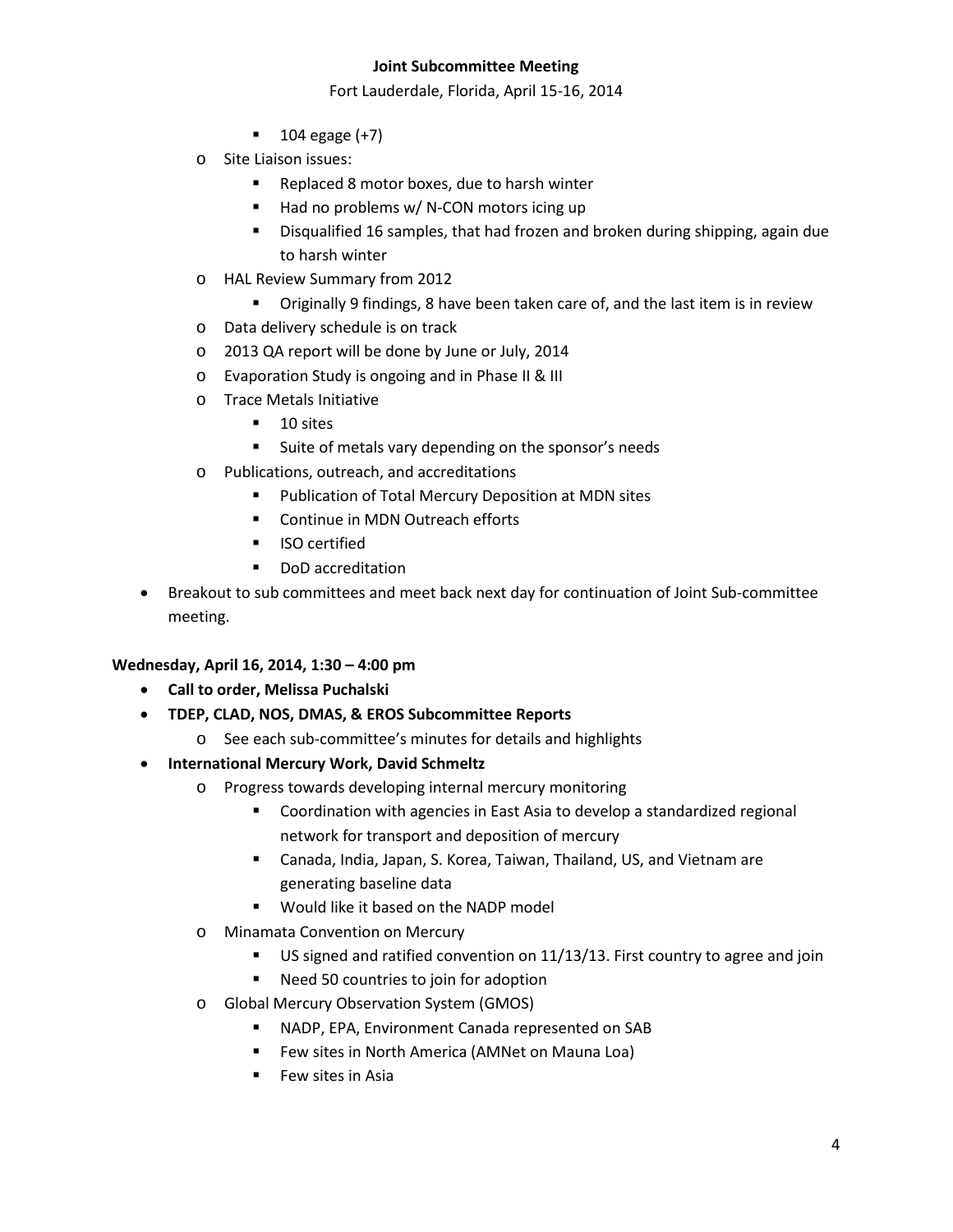Fort Lauderdale, Florida, April 15-16, 2014

- Questions on where is the data, since it's year 4 of 5, what QA, is it comparable to AMNet & MDN, how to do long-term trending with 7 labs reporting data
- o Regionally
	- US & Taiwan have a mercury monitoring collaboration agreement with the USEPA and Taiwan EPA (EPAT)
	- Mercury monitoring QA training workshop with NADP, EPAT, and USEPA
- o Map of global emissions of mercury
	- Asia accounts for 50% of global anthropogenic sources
	- East and SE Asia account for 40%
- o Observations and opportunities
	- **Range of mercury monitoring capabilities**
	- **Lots of papers, but no databases of measurements**
	- Need to improve availability of data sharing
- o Asia-Pacific Mercury monitoring workshop (2012-2013)
	- **Established science advisory group**
	- **•** Developed a pilot network for mercury monitoring
	- **Taiwan will do sample analysis**
- o NADP in SE Asia
	- EPA donated a MDN N-CON collector to pilot network in Hanoi, Vietnam
	- **EPA paid for David Gay to Hanoi, Vietnam**
	- **Lots of great Asia pictures of trip**

## • **QA Report, Mark Rhodes**

- o QA Reports
	- **2009-2010: AMNet report in external review**
	- 2011: AMNet report in external review
	- **2012: Field survey reports posted, HAL report posted, CAL report in progress,** AMNet report ready to post
	- **2013: Field surveys, HAL, CAL, & AMNet all in progress**
- o External Reviews
	- **PO Review took place June 11-13, 2013. Reviewers were team leader, Gary Lear** (USEPA), Amy Ludtke (USGS), & Kristi Morris (NPS)
	- CAL Review, scheduled for June 3-5, 2014. Reviewers will be: Eric Hebert (EEMS), David Roth (USGS), Richard Tanabe (Environment Canada), and Greg Wetherbee (USGS)
	- HAL Review, to be scheduled in 2015
- o Site Surveys (since June 2013)
	- AIRMON (0), MDN (29), NTN (61), Collocated (15), and AMNet (14)
	- No red flags
	- New contract year begins in June 2014
- **Webinar Training update, Jason Karlstrom**
	- o General Information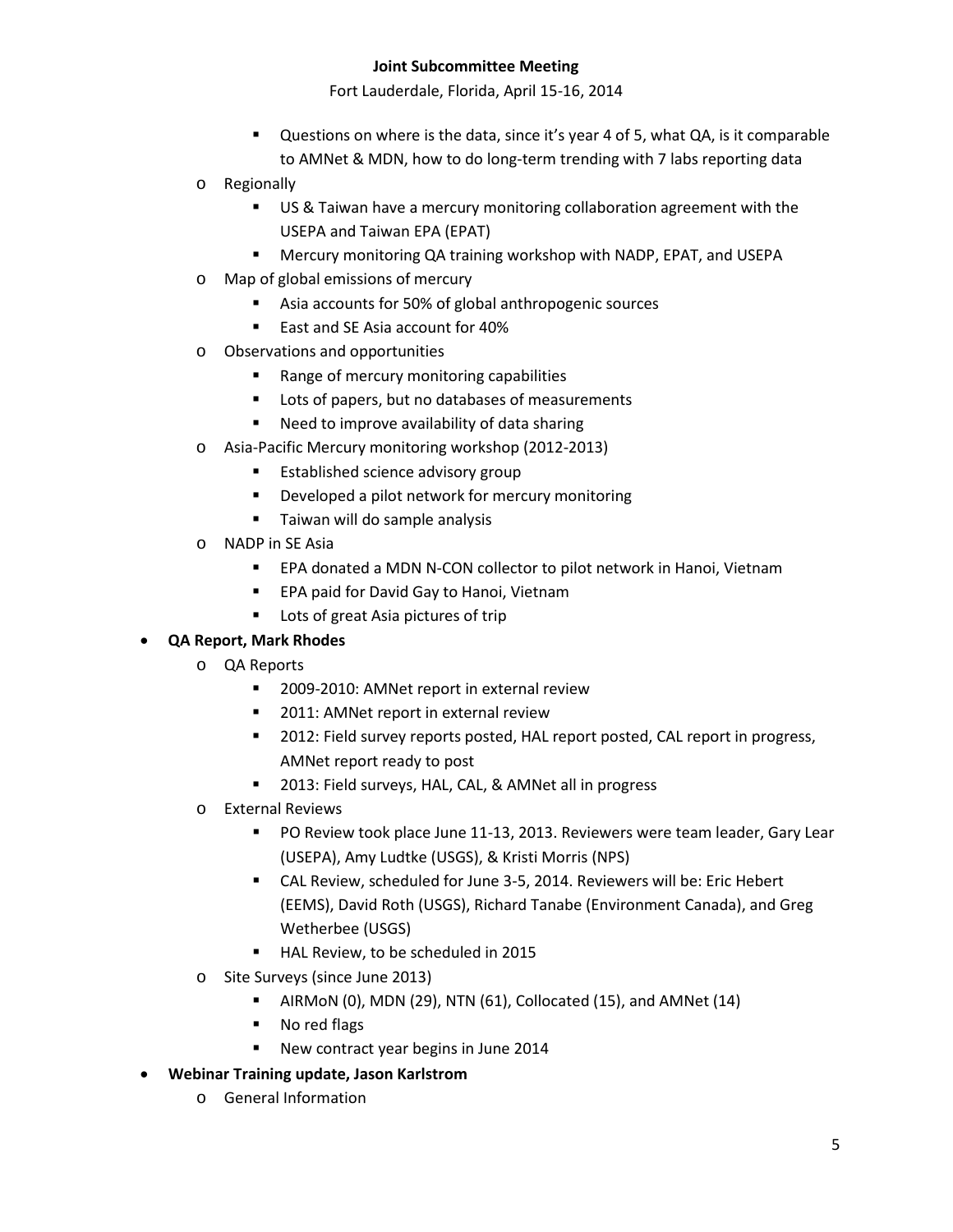Fort Lauderdale, Florida, April 15-16, 2014

- Site is: www.anymeeting.com
- Recorded for future reference
- o Webinars and attendance
	- AMoN sample change, 9 attendees
	- Field forms and data processing, 20 attendees
	- **MDN** sample change, 40 attendees
	- **NTN Noah IV troubleshooting**
	- **MDN** trace metal scheduled for April 2014
	- **NTN N-CON bucket change scheduled for May, 2014**
	- Webinars work well for interactive questions
	- **Technical Issues** 
		- Replaced audio interface, resolved problems
		- YouTube often blocked, so no longer used
	- Suggestion from folks on the east coast was to try to end webinars by 3:30 Eastern Time
- o Training Videos
	- **MDN-ACM motorbox replacement, finished**
	- **MDN-ACM sensor replacement, finished**
	- **NTN N-CON bucket change, finished**
	- **NTN ACM sample change, in production**
	- **MDN N-CON sample change, next**
	- **Videos to be posted on NADP site**

#### • **Nitrogen Workshop recap, John Walker**

- o Workshop was well attended with wide range of speakers
- o Summary, knowledge gap, and recommendations
	- Expensive for whole suite of N budget
		- May need to compromise w/ minimum set of measurements to quantify the majority of the N deposition budget
	- Need to validate or adopt  $NH<sub>3</sub>$
	- **Need to understand chemical processes under canopy**
	- Knowledge gaps and need better quantification in high elevations sites and/or complex terrains
- o Brought in group atypical to NADP. They were enthusiastic and would be an asset to future NADP meetings
- **Spring 2015 Meeting, Amy Ludtke**
	- o Top 3 non-binding votes for location were 1) Asilomar Conference Center, Asilomar, CA,2) Millenium Knickerbocker Hotel, downtown Chicago, IL, and 3) Golden Hotel, Golden, CO
	- o Tentative dates: April 14 17, 2014
- **Fall 2014 Meeting, Marty Risch**
	- o Hilton Hotel and Suites, Indianapolis, IN, October 21 24, 2014